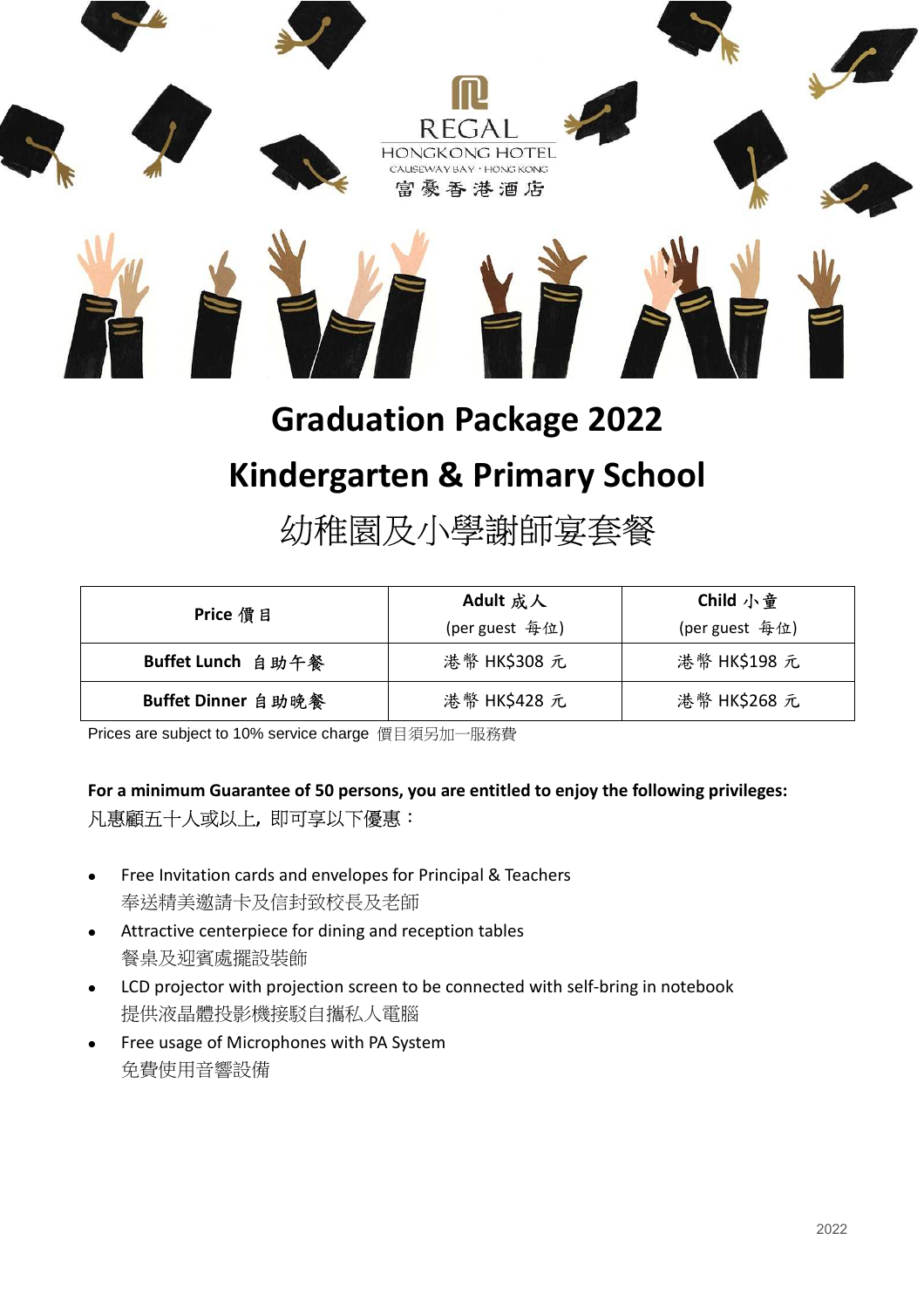

### **Buffet Menu** 自助餐菜譜

#### **Appetizer** 前菜

Gammon Ham and Turkey Cold Cut with Roasted Peach 煙燻凍肉什錦拼盤伴燒蜜桃

Roasted Chicken Salad with Pineapple 烤雞菠蘿沙律

Sweet Corn Salad with Ham and Mix Bell Pepper 粟米火腿彩椒沙律

Fresh Fruit Salad 鮮什果沙律

French Potato Salad with Chive 法式薯仔沙律配香蔥

Romaine and Green Leaf Served with French, Thousand Island and Caesar Dressing and Condiment

什菜沙律配各式沙律醬及配料

Wild Mushroom Salad with Garlic Oil 蒜油野菌沙律

Barbecued Pork with Jellyfish 叉燒拼海蜇

Assorted Sushi 日式什錦壽司

#### **Soup** 湯

Cream of Mushroom Soup 忌廉蘑菇湯 Homemade Bread and Butter 新鮮麵包及牛油

#### **Carving** 烤肉車 **(**只限晚餐 **Only for Dinner)**

Roasted Gammon Bone Ham with Honey Sauce 煙燻火腿配蜜糖

#### **Hot Dish** 熱盤

Roasted Chicken Fillet with Lemongrass 烤香茅雞扒 Sautéed Shrimp and Vegetarian Abalone with Broccoli 西蘭花蝦仁素鮑魚 Roasted Pork Loin with Apple Gravy 烤美國豬柳配果汁 Penna Pasta with Meat Bolognese 肉醬長通粉 Honey Chicken Wing 蜜糖烤雞翼 French Fries 炸薯條 Japanese Style Sautéed Vegetable 日式炒什菜 Fried Rice with Vegetable and Crab Roe with Eel Sauce 蟹子鰻魚汁雜菜炒飯 Braised E-Fu Noodle with Mushroom 香菇炆伊麵 Pan-fried Sole Fillet with Butter Cream Sauce 香煎龍脷柳配牛油忌廉汁